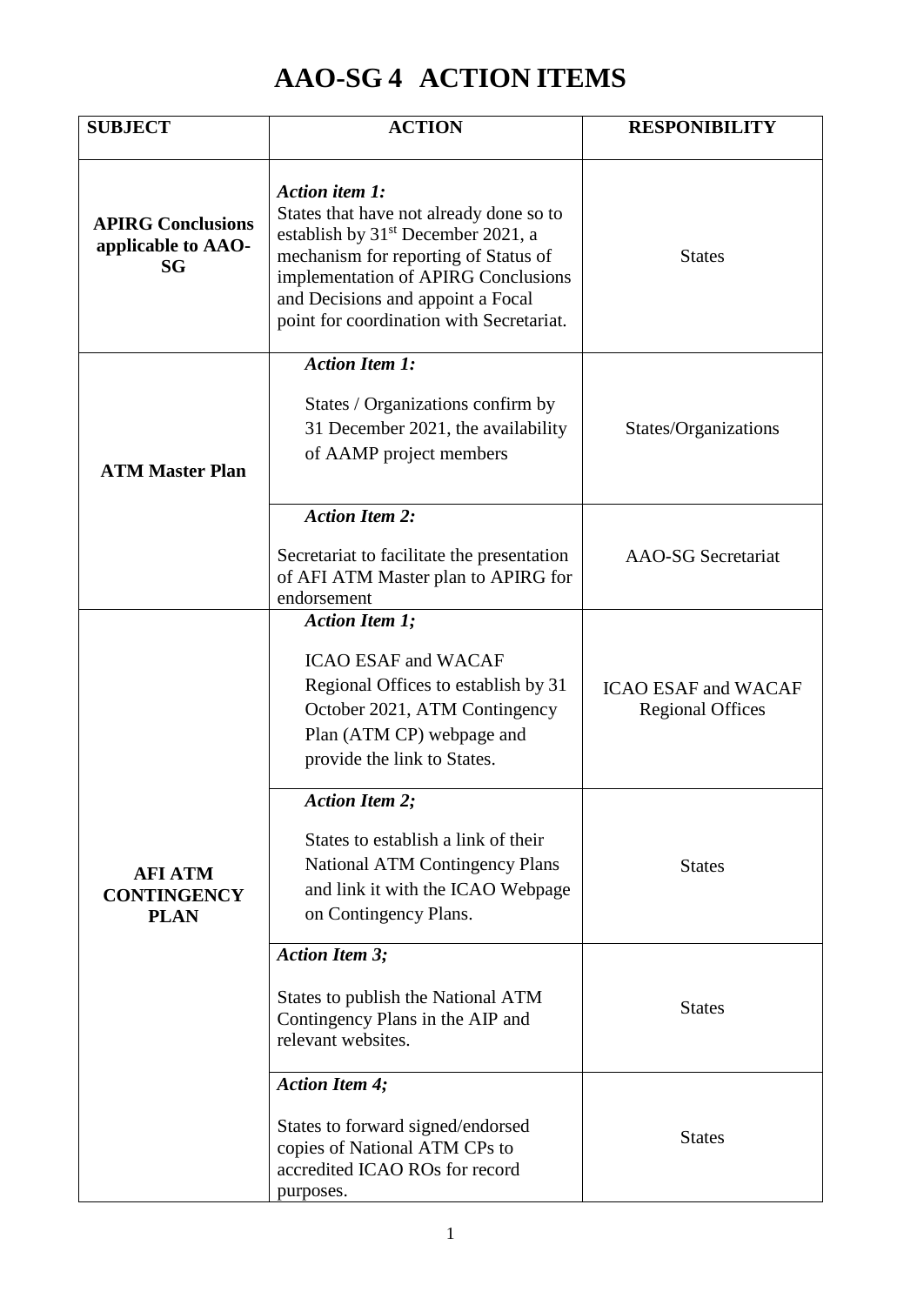| <b>FREE ROUTE</b><br><b>AIRSPACE</b><br>(FUA) | <b>Action Item 1;</b><br>State letter to be send by ICAO<br>Regional Offices to remind States<br>to Endorse the AFI FRA CONOPS.                                                                               | <b>ICAO ESAF and WACAF</b><br><b>Regional Offices</b> |
|-----------------------------------------------|---------------------------------------------------------------------------------------------------------------------------------------------------------------------------------------------------------------|-------------------------------------------------------|
|                                               | <b>Action Item 2;</b><br>States to incorporate the FRA<br>Concept in the National<br><b>ATM</b><br>Plans<br>Master<br>and<br>airspace<br>organisation.                                                        | <b>States</b>                                         |
|                                               | <b>Action Item 3;</b><br>States to complete and forward the<br>FRA Gap Analysis Checklist/survey<br>to accredited ICAO ROs by 31<br>October 2021.                                                             | <b>States</b>                                         |
| <b>RVSM</b>                                   | <b>Action Item 1;</b><br><b>States to ensure National Operators</b><br>comply with the Height Monitoring<br>requirements.                                                                                     | <b>States</b>                                         |
|                                               | <b>Action Item 2;</b><br>ICAO to engage states in the Horn of<br>Africa at the highest level to help<br>eradicate the LHDs.                                                                                   | <b>ICAO ESAF Regional Office</b>                      |
| <b>LHD</b>                                    | <b>Action Item 1;</b><br>ICAO Regional offices to send by 31<br>December 2021, a State letter to<br>request for a meeting with States in<br>Horn of Africa to address the incidents<br>of High level of LHDs. | <b>ICAO ESAF Regional Office</b>                      |
| <b>ARMA</b>                                   | <b>Action Item 1;</b><br>ICAO Regional Offices to ensure the<br>web link with ARMA is established by<br>31 October 2021 and States informed<br>accordingly.                                                   | <b>ICAO ESAF Regional Office</b>                      |
|                                               | <b>Action Item 2; Stakeholders to access</b><br>RVSM and PBCS information through<br>ARMA and ICAO the websites and<br>provide feedback.                                                                      | Industry                                              |
| <b>PBCS</b>                                   | <b>Action Item 1;</b><br>States nominate appropriately qualified                                                                                                                                              | <b>States</b>                                         |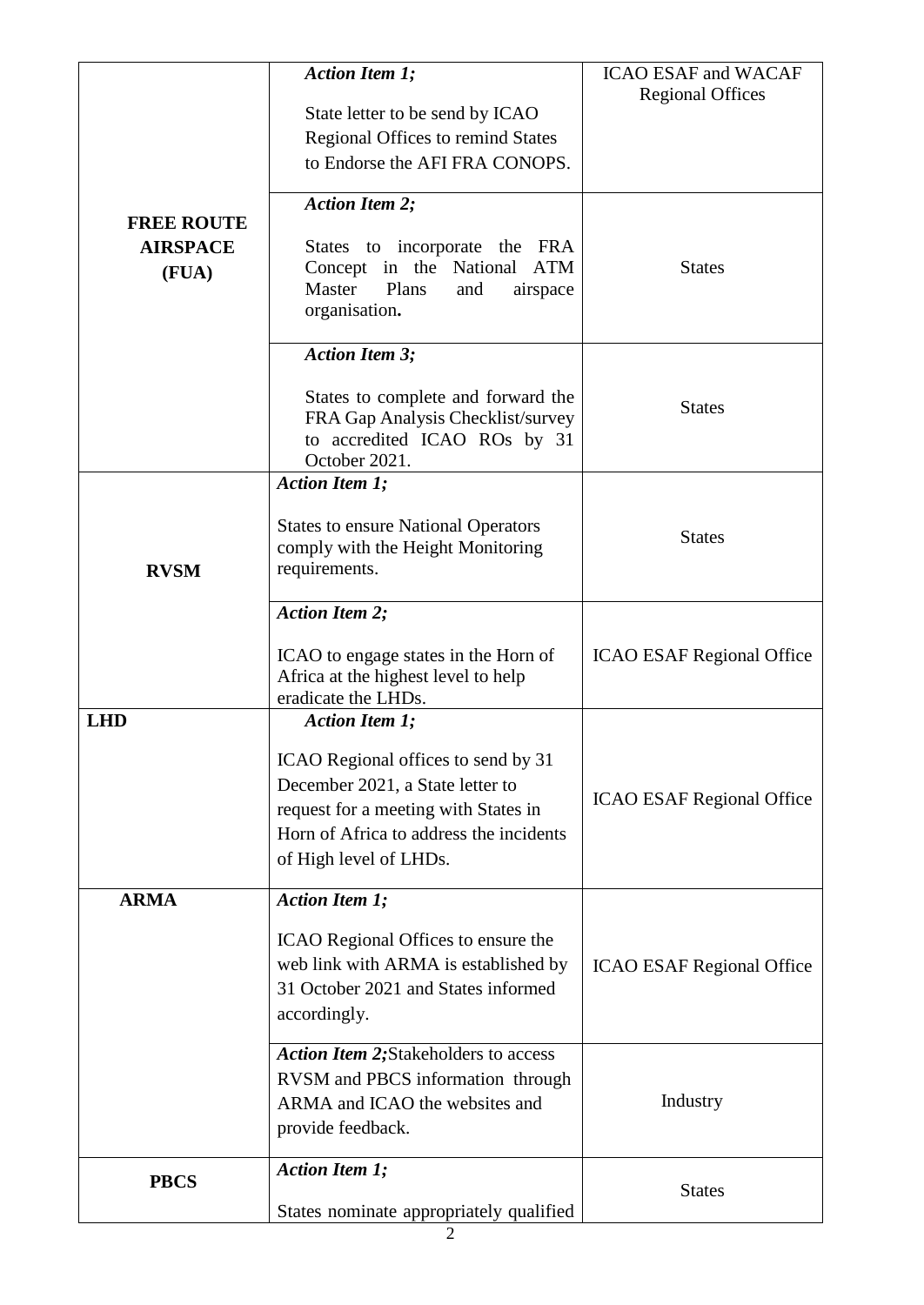|                    | experts to the PBCS Implementation<br>Team (PBCS IT) by providing a<br>including<br>nomination<br>letter<br>the<br>Curriculum Vitae (CVs) of those<br>nominated. |                                                       |
|--------------------|------------------------------------------------------------------------------------------------------------------------------------------------------------------|-------------------------------------------------------|
|                    | <b>Action Item 2;</b>                                                                                                                                            |                                                       |
|                    | ICAO and ARMA to conduct an<br>awareness workshop on PBCS by<br>March 2022.                                                                                      | <b>ICAO/ARMA</b>                                      |
|                    | <b>Action Item 1;</b>                                                                                                                                            |                                                       |
|                    | State to participate in the Satellite<br>Aided Distress Tracking Seminar on<br>15-16 Sept 2021                                                                   | <b>States</b>                                         |
| <b>SAR</b>         | <b>Action Item 2;</b>                                                                                                                                            |                                                       |
|                    | <b>ICAO</b> to circulate the Draft AFI SAR<br>Plan through a SL                                                                                                  | <b>ICAO ESAF and WACAF</b><br><b>Regional Offices</b> |
|                    | <b>Action Item 3;</b>                                                                                                                                            |                                                       |
|                    | States to review the draft AFI SAR<br>Plan and provide feedback.                                                                                                 | <b>States</b>                                         |
| <b>AFI SSR CMP</b> | <b>Action Item 1;</b>                                                                                                                                            |                                                       |
|                    | The ASCAAR project team organize<br>pre-trial and post-trial meetings to<br>clarify requirements, processes, and<br>monitoring and feedback.                     | <b>ASCAAR</b> Project Team                            |
|                    | <b>Action Item 2;</b>                                                                                                                                            |                                                       |
|                    | ICAO Regional Office to send to States<br>a final AFI SSR CMP implementation<br>roadmap after the post-trial meeting.                                            | <b>ICAO ESAF and WACAF</b><br><b>Regional Offices</b> |
|                    | <b>Action Item 3;</b>                                                                                                                                            |                                                       |
|                    | States to send feedback on SSR CMP<br>implementation challenges                                                                                                  | <b>States</b>                                         |
|                    | <b>Action Item 1;</b>                                                                                                                                            |                                                       |
| <b>ATSCS</b>       | <b>ICAO Regional Offices to send State</b><br>letter reminding States to nominate<br>Focal Points for ATSCS.                                                     | <b>ICAO ESAF and WACAF</b><br><b>Regional Offices</b> |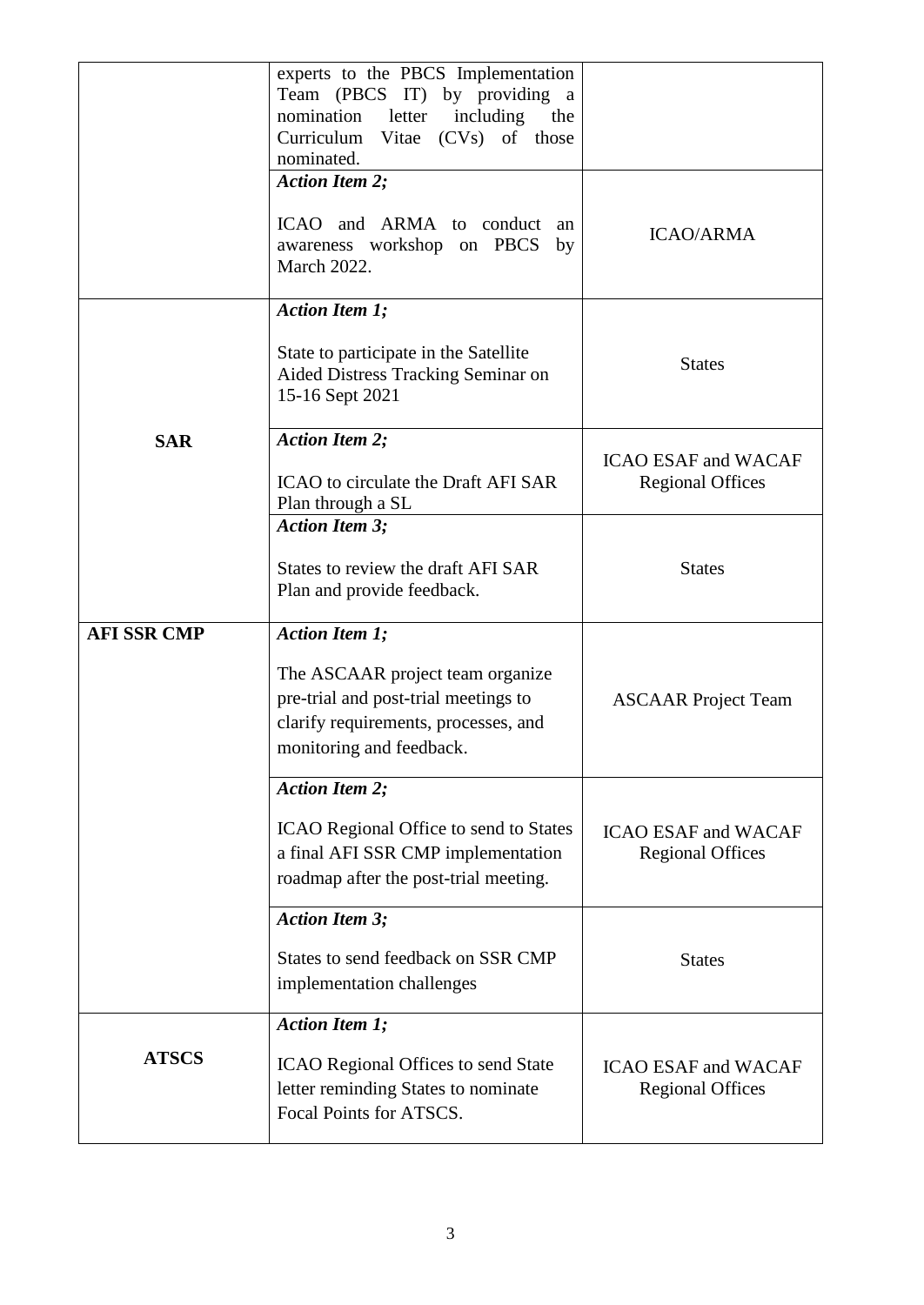|             | <b>Action Item 1:</b>                                                                                                                                                                             |                                                       |
|-------------|---------------------------------------------------------------------------------------------------------------------------------------------------------------------------------------------------|-------------------------------------------------------|
|             | Regional Offices to send letter                                                                                                                                                                   |                                                       |
|             | reminding States to submit by 31                                                                                                                                                                  |                                                       |
|             | December 2021 published procedures<br>of CCO/CDO implementation status.                                                                                                                           |                                                       |
| <b>PBN</b>  | <b>Action Item 2;</b>                                                                                                                                                                             |                                                       |
|             | ICAO to send letter to States/ANSPs,<br>IATA and AFRAA to collaborate and<br>conduct a survey of aircraft equipage in<br>the AFI region by 31 March 2022 to<br>facilitate RNAV/5, RNP/2 and RNP/4 | <b>ICAO ESAF and WACAF</b><br><b>Regional Offices</b> |
|             | <b>Action Item 3;</b>                                                                                                                                                                             |                                                       |
|             |                                                                                                                                                                                                   |                                                       |
|             | ICAO Regional offices to conduct by<br>30 June 2022 a workshop on RNAV/5,<br>RNP/2 and RNP/4 airspace concept<br>design, implementation, and regulatory<br>approval.                              |                                                       |
|             | <b>Action Item 1;</b>                                                                                                                                                                             |                                                       |
|             | AFPP and ICAO Regional Offices to<br>conduct the CCO/CDO implementation<br>status survey by 30 June 2022.                                                                                         | <b>ICAO ESAF and WACAF</b><br>Regional Offices/AFPP   |
|             | <b>Action Item 2;</b>                                                                                                                                                                             |                                                       |
| CCO and CDO | ICAO Regional offices to send the<br>outcome of CCO/CDO implementation<br>status survey through to States.                                                                                        | <b>ICAO ESAF and WACAF</b><br><b>Regional Offices</b> |
|             | <b>Action Item 3;</b>                                                                                                                                                                             |                                                       |
|             | The AFPP, following the survey, to<br>provide guidance to States that do not<br>meet the standards, and when<br>requested, assist those States in the<br>implementation of CCO/CDO.               | <b>AFPP</b>                                           |
|             | <b>Action Item 1;</b>                                                                                                                                                                             |                                                       |
| <b>SAT</b>  | The ICAO Secretariat to present to<br>APIRG for endorsement the SAT<br>Structure, Handbook and governance<br>framework.                                                                           | <b>ICAO</b> Secretariat                               |
|             | <b>Action Item 2;</b>                                                                                                                                                                             | <b>APIRG</b>                                          |
|             |                                                                                                                                                                                                   |                                                       |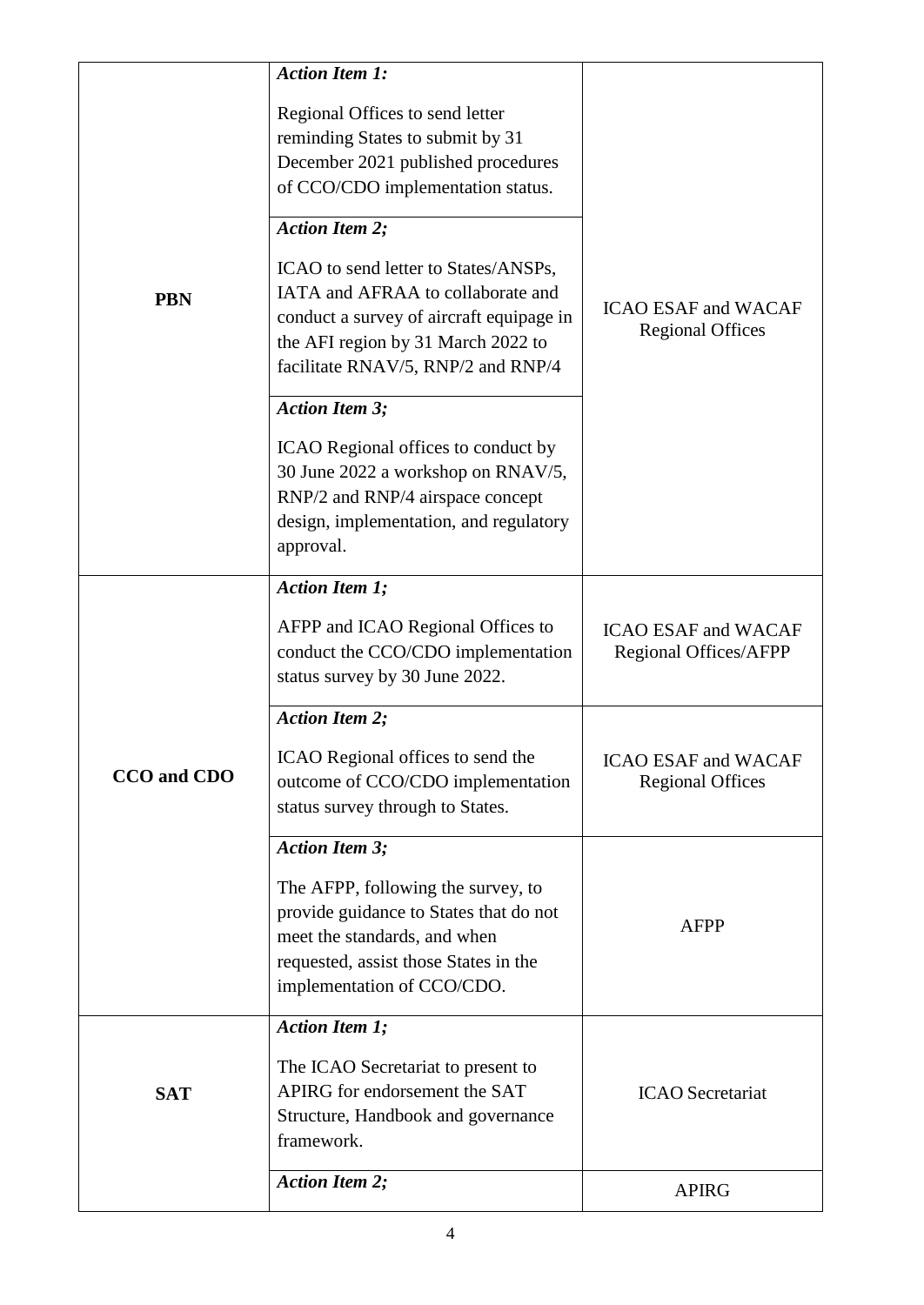|                                                | APIRG to endorse the SAT Structure,                                                                                                                                                                                       |                                                       |
|------------------------------------------------|---------------------------------------------------------------------------------------------------------------------------------------------------------------------------------------------------------------------------|-------------------------------------------------------|
|                                                | Handbook and governance framework                                                                                                                                                                                         |                                                       |
|                                                |                                                                                                                                                                                                                           |                                                       |
|                                                | <b>Action Item 3;</b>                                                                                                                                                                                                     |                                                       |
|                                                | <b>ICAO</b> Regional offices to send State                                                                                                                                                                                |                                                       |
|                                                | letters requesting States to nominate                                                                                                                                                                                     | <b>ICAO ESAF and WACAF</b>                            |
|                                                | qualified experts with their respective                                                                                                                                                                                   | <b>Regional Offices</b>                               |
|                                                | CVs for the SSG, tIMG AND SOG                                                                                                                                                                                             |                                                       |
|                                                | positions.                                                                                                                                                                                                                |                                                       |
|                                                |                                                                                                                                                                                                                           |                                                       |
|                                                | <b>Action Item 1;</b>                                                                                                                                                                                                     |                                                       |
|                                                | ICAO to convene a forum for states to<br>provide implementation report by 7<br>September 2021.                                                                                                                            | <b>ICAO ESAF and WACAF</b><br><b>Regional Offices</b> |
| <b>Civil/Military</b>                          | <b>Action Item 2;</b>                                                                                                                                                                                                     |                                                       |
| Cooperation                                    |                                                                                                                                                                                                                           |                                                       |
|                                                | States to provide implementation status<br>report of the establishment of high<br>level civil-military aviation cooperation<br>policy Board-Civil / Military<br>Cooperation Committees to ICAO ROs<br>by 7 September 2021 | <b>States</b>                                         |
|                                                |                                                                                                                                                                                                                           |                                                       |
|                                                | <b>Action Item 1;</b>                                                                                                                                                                                                     |                                                       |
| FUA                                            | <b>ICAO</b> Regional Offices to send<br>reminder letters to the States of the<br>need to have awareness activities as<br>well as consideration of reviewing<br>existing Special Use Airspaces (SUA).                      | <b>ICAO ESAF and WACAF</b><br><b>Regional Offices</b> |
|                                                | <b>Action Item 1;</b>                                                                                                                                                                                                     |                                                       |
| <b>TAG</b>                                     | <b>ICAO Regional Offices to send State</b><br>letters reminding States to implement<br>TAG Action plan in Appendix X.                                                                                                     | <b>ICAO ESAF and WACAF</b><br><b>Regional Offices</b> |
|                                                | <b>Action Item 1;</b>                                                                                                                                                                                                     |                                                       |
| <b>Aerodrome</b><br><b>Operations Projects</b> | Project teams to FastTrack finalization<br>of project documents.                                                                                                                                                          | Project Team                                          |
| and ASBU                                       | <b>Action Item 2;</b>                                                                                                                                                                                                     |                                                       |
|                                                | ICAO Regional Offices to remind<br>project team members to finalize the<br>project documents.                                                                                                                             | <b>ESAF</b> and WACAF Regional<br>Offices             |
| <b>GRF</b>                                     | <b>Action Item 1;</b>                                                                                                                                                                                                     | <b>ESAF</b> and WACAF Regional                        |
|                                                |                                                                                                                                                                                                                           | Offices                                               |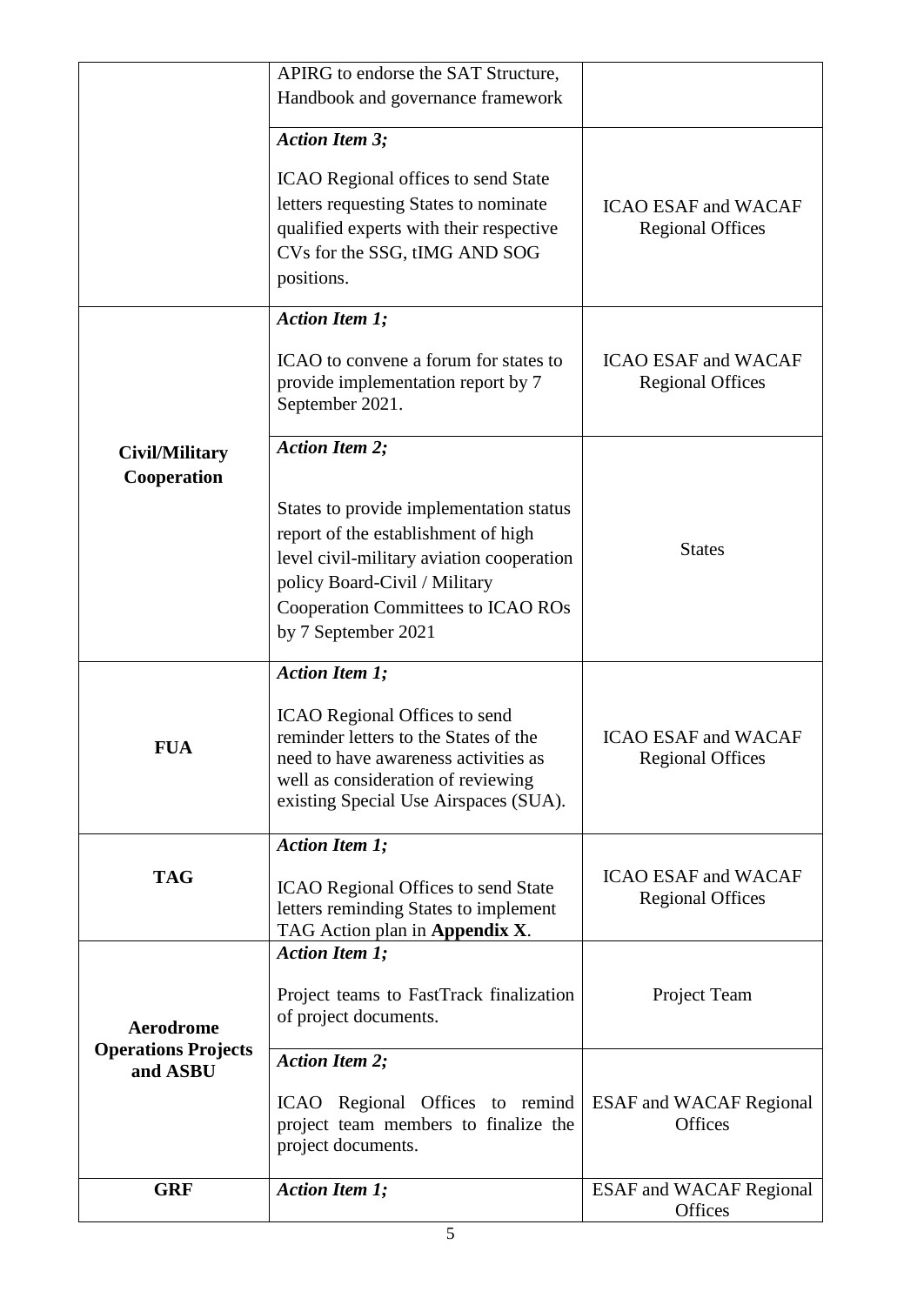|                                                  | ICAO Regional Offices to send<br>reminder letter to States to update their<br>GRF implementation Status.                                                                                                                                                                                                                            |                                                                        |
|--------------------------------------------------|-------------------------------------------------------------------------------------------------------------------------------------------------------------------------------------------------------------------------------------------------------------------------------------------------------------------------------------|------------------------------------------------------------------------|
|                                                  | <b>Action Item 2;</b><br>States to implement GRF by 4<br>November 2021 and provide feedback<br>to the ICAO Regional Offices.                                                                                                                                                                                                        | <b>States</b>                                                          |
| <b>ACDM</b>                                      | <b>Action Item 1;</b><br><b>ICAO</b> Regional Offices to send<br>invitation letters to States and facilitate<br>the ACDM workshop by 31 March<br>2021.                                                                                                                                                                              | <b>ESAF</b> and WACAF Regional<br><b>Offices</b>                       |
|                                                  | <b>Action Item 2;</b><br>States to participate in ACDM<br>workshop                                                                                                                                                                                                                                                                  | <b>States</b>                                                          |
| <b>PANEL</b>                                     | <b>Action Item 1;</b><br>ICAO organize seminars, symposiums,<br>innovations,<br>on<br>etc.<br>emerging<br>technologies and business models to<br>modernize the provision of aerodrome<br>and air navigation services.<br><b>Action Item 2;</b><br>States to consider proposed measures to<br>ensure retention of critical expertise | <b>ICAO ESAF and WACAF</b><br><b>Regional Offices</b><br><b>States</b> |
| <b>DISCUSSION</b><br><b>Building Back Better</b> | remain and modernize the existing<br>systems to adapt to the current<br>emerging situations.<br><b>Action Item 3;</b>                                                                                                                                                                                                               |                                                                        |
| <b>Air Navigation</b><br><b>Systems</b>          | States with the assistance of ICAO and<br>industry stakeholders organize seminar<br>on funding the provision of airport and<br>air navigation services including<br>emerging non-aeronautical revenue<br>sources.                                                                                                                   | States/ICAO ROs                                                        |
|                                                  | <b>Action Item 4;</b><br>APPIRG and States to conduct study<br>on the concepts of working remotely in<br>the provision of Air Navigation<br>Services.                                                                                                                                                                               | <b>APIRG</b>                                                           |
| <b>GANP</b><br>Implementation                    | <b>Action Item 1;</b>                                                                                                                                                                                                                                                                                                               | <b>ESAF</b> and WACAF Regional<br>Offices                              |